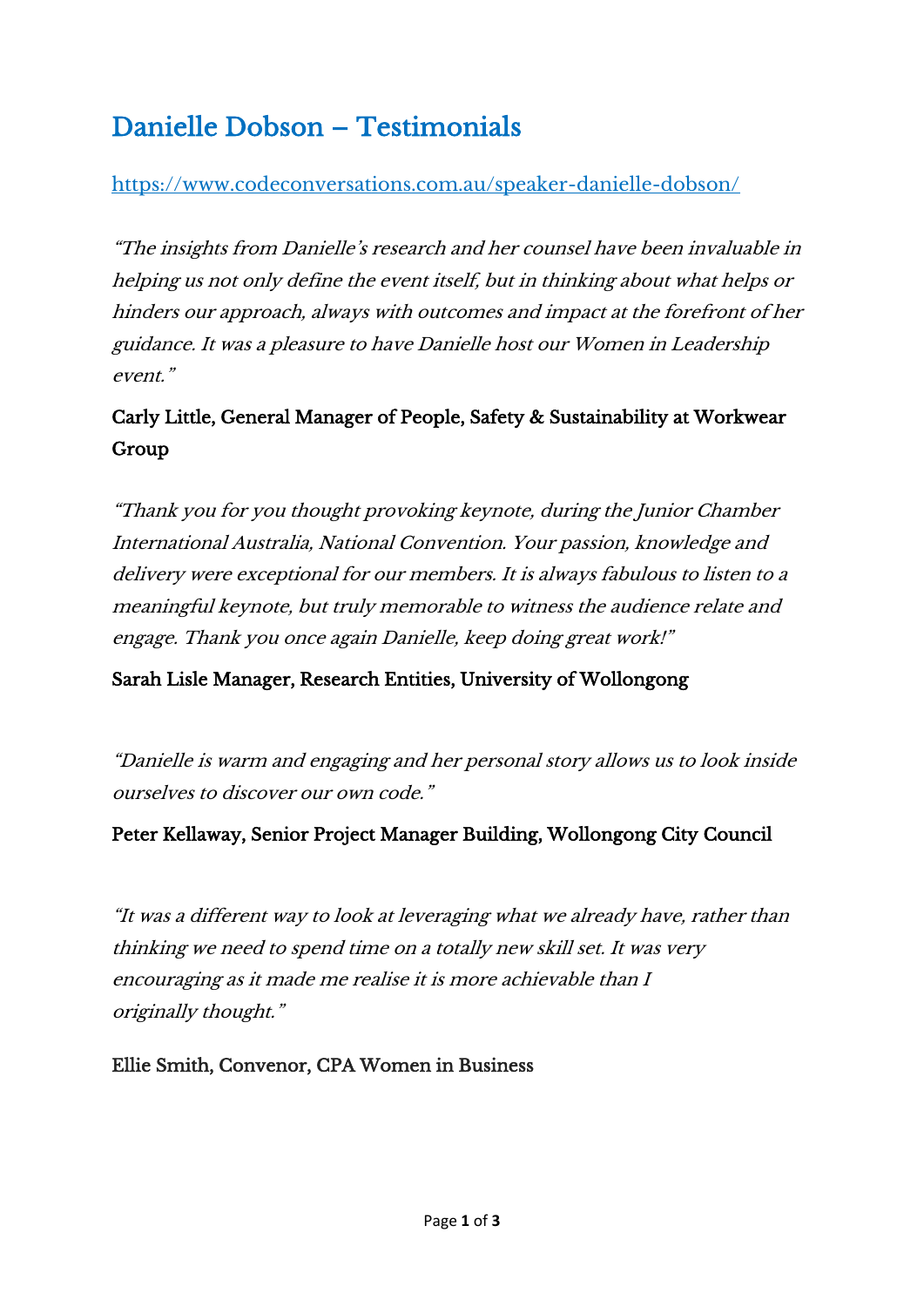"Danielle presents from a position of authority with her wealth of experience in business and as a mother. Brimming with positivity, she really expresses her passion for breaking the Gender Code

## Tony Holmwood, Infor EAM Consultant, Infrastructure Nation Pty Ltd

"Loved Danielle's presentation. Powerful and insightful. Important to help consider how the Gender Code affects me but how I can change it too."

#### Joanna Kemp, Team Leader, Aftercare

"Danielle's warmth, passion and knowledge is outstanding. She challenges everyone to rethink their own code and grow."

### Jaqui Lane, Business book Author & Founder, The Book Advisor

"It was a really outstanding presentation and a great topic."

## Monica Parkin, Author/Keynote Speaker/Podcast Host/Director of Community Engagement

"Danielle is leading the charge for women in leadership through empowering conversations…[with] the wisdom, knowledge and passion to create a new environment for women in business. Her ability to naturally interact with the audience and draw on real stories opens up the discussions that need to keep happening. From her link to her mum moment to stories she shared she was engaging, informative and a perfect choice for audiences with any background and experience.

The feedback from this session was outstanding with the women in the group inspired and encouraged to take the learning and break the gender code. Personally, I have not been able to put her book down. Reading it has meant that a lightbulb in my heart and mind has been turned on.